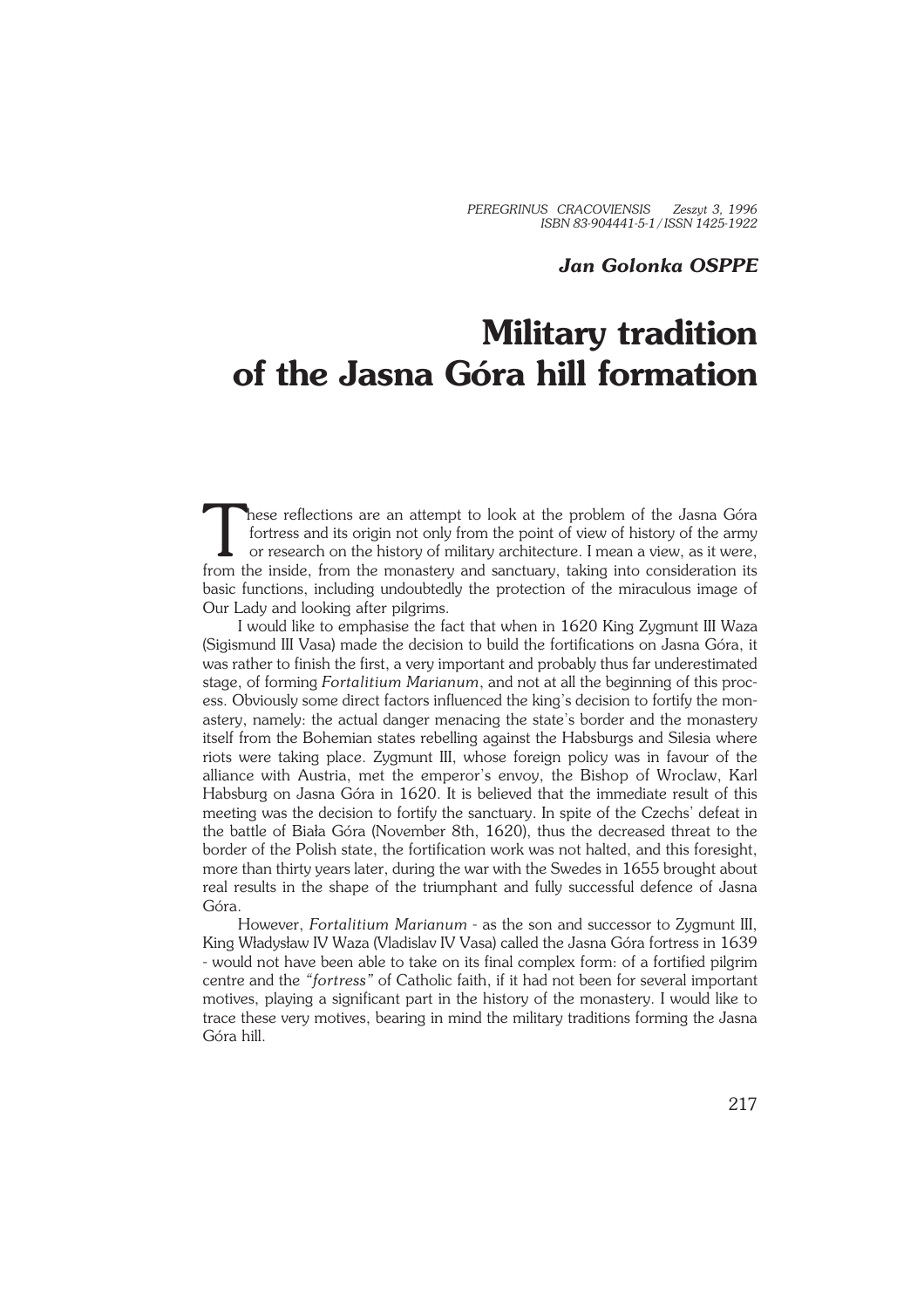$\Box$ 

The first question concerns the problem of the existence of a stone building, defensive in nature on the hill from before the foundation of the monastery. The research conducted by the author in the years 1971−1979, during work to drain and protect the ground at the eastern façade of the monastery and the curtain of defence walls, revealed fragments of the prefoundation−building of broken lime− stone and lime mortar erected directly on the solid rock of the hill. Their outline, visible along 40−45 metres − allows us to reconstruct a straight section of walls supported by two buttresses, spanning between a quadrilateral tower to the north and a polygonal (perhaps hexagonal) tower to the south. These relics, preserved up to the height of 1.5 − 2.5 m, are set apart from the face of the existing monastery premises by about 2 − 2.5 m.

There is absolutely no doubt that the uncovered fragments are the remains of the defence building from before the foundation of the monastery. Here I would like to mention the fact that in the middle of the 14th century Kazimierz Wielki (Casimir the Great) began building throughout the Cracow−Częstochowa Jura Up− land about a dozen new border castles and watch−towers making up a defence system along the border with Silesia. In the close vicinity of the mountain of "Old Częstochowa" on which, in 1382 the Pauline monks settled, there existed an im− posing castle in Olsztyn. Thus we may cautiously surmise that the uncovered frag− ments of the building are the remains of a watch−tower, one of the numerous small fortresses of this type erected on the west side parallel to the line of castles, at a distance allowing light signaling. Most probably the fortress on the Jasna Góra hill was to signal possible threats from Silesia to the castle in Olsztyn, about 15 km away. When the Land of Wieluń, after the death of Kazimierz Wielki, was enfeoffed by his successor Ludwig of Hungary to Prince Władysław Opolczyk (Ladislaus of Opole), some of the watch−towers and castles were abandoned and others taken over by private persons. Władysław Opolczyk retained an armed company only in few of them − among others in Olsztyn, which was his main residence. In view of these facts, Władysław Opolczyk's establishment of the Pauline monks' monastery on Jasna Góra in 1382 and consignment of the miraculous picture of the Blessed Virgin Mary to them appears in a different light. The foundation document does not mention fortifications, it only notes a church standing on the hill. However, the meaning of the archeological sources is obvious. In the earliest period of their functioning on Jasna Góra, the Pauline monks had at their disposal surely modest, perhaps unfinished, however existing defence structures. I think that in view of this fact we may talk about the former military tradition of forming the hill of Jasna Góra.

Another problem, greatly significant in forming the idea of *Fortalitium Mar− ianum* is the tradition of the palladium quality of the painting from Jasna Góra. Known to us are written versions of the painting's legendary history, beginning with the oldest one, dating back in its main shape probably to the time of Władysław Opolczyk, *Translatio tabulae,* existing in manuscript, through consecutive ones, printed in the 16th and 17th century. They all contain the description of events proving the role of the painting as a palladium − the miraculous "shield" protecting

218

┑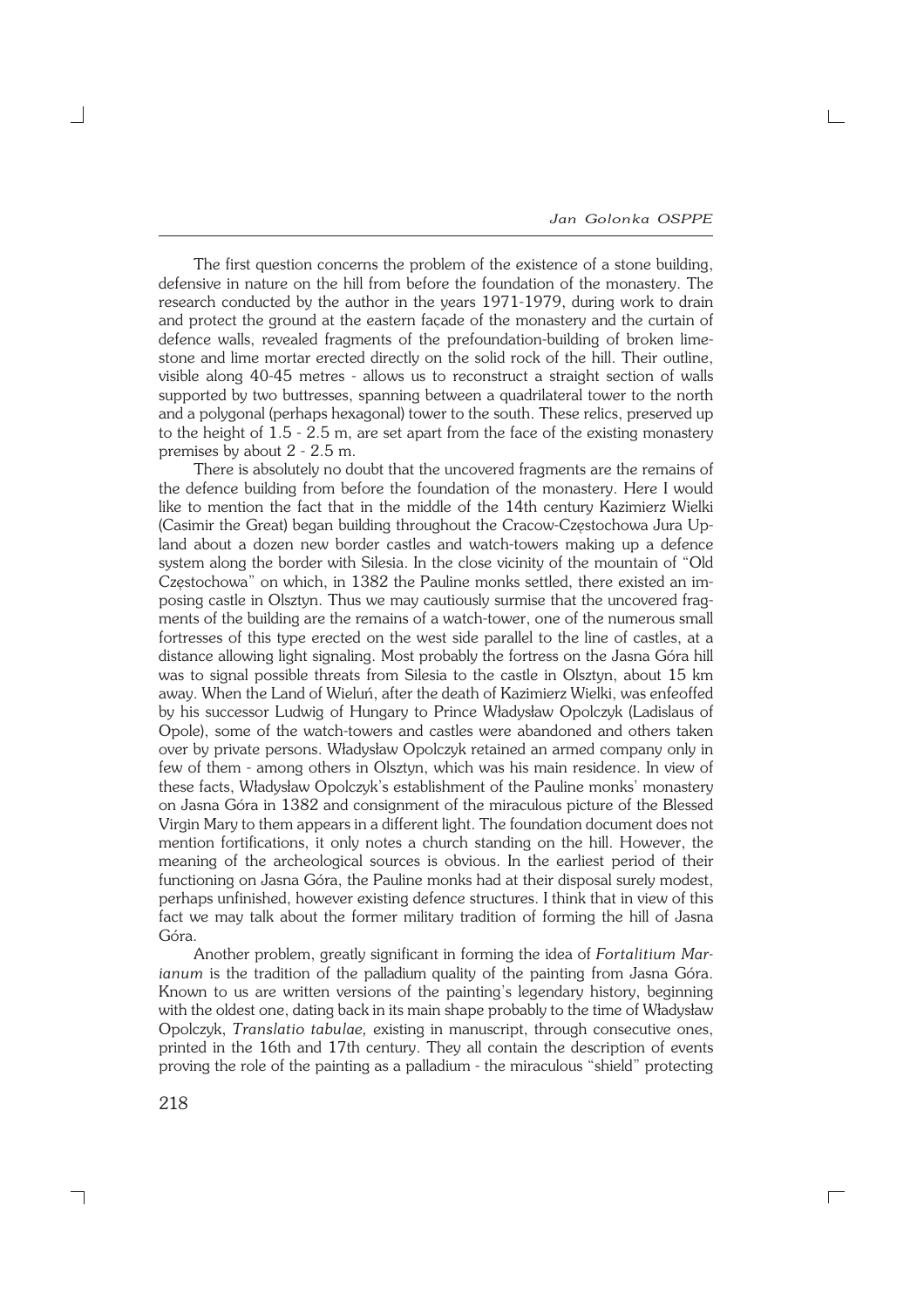the owner of the painting against enemies. The image of the Blessed Virgin Mary was supposed to have played this role in Constantinople, where − as Father Ambro− se Nieszporowicz wrote − *"The most Dignified Virgin Mary... took upon herself the merciful duty of the Protector, when each Tuesday the Painting was carried around the Town with Supplications and Processions. Whenever the enemy planned to invade the Town, and had almost attacked the ramparts and walls, [the Painting] was raised on the walls as a shield or a sign of victory". Naturally* the consequence of the appearance of this "sign" was to repel the siege and con− quer the enemy. A similar role was played by the painting in Russia, at Bełz where Władysław Opolczyk repulsed the Lithuanian and Tartar invasion with the miracu− lous intervention of the Blessed Virgin Mary.

The manner of treating the painting from Jasna Góra − as a palladium − was present in the Polish people's awareness long before the Swedish siege in 1655. The earliest remark concerning the miraculous intervention of the Blessed Virgin Mary present on the painting from Jasna Góra, dates back to 1514 and concerns the Orsza battle. According to the seventeenth century account, which is fully con− firmed by the earlier sources: *"When His Royal Highness Zygmunt I, the Polish King was in the middle of a heavy battle against Basil, the Tsar of Moscow, on this very day and at that very hour His Majesty Jan Konarski, the Bishop of Cracow was saying the Holy Mass before the painting of V[irgin] Mary, at a miraculous trial, with the intention that the Lord God might favour the Polish army, for this everyone including the Shepherd supplicated the Blessed Virgin Mary: and just after the church fair they went to their homes, and when they were on their way, there came the message and spread around Poland, of the victory in Moscow, on this day and during that Mass. It was best confirmed by the victor, His Majesty Zygmunt I himself, who acting according to V[irgin] Mary's will, fulfilled his vows, and throwing the banners torn away from the enemy to the feet of the Triumphant V[irgin] Mary, left them as a souvenir".* Thus the events from 1514 are not only the first manifestation of the recognition of the painting from Częstochowa as the palladium of the Polish nation obvious in its meaning. They also provide the information of the treatment of Jasna Góra − also for the first time − as the place of trophies. Up until then the Wawel cathedral with Saint Stanisław's confession was the only one in this respect.

The examples of miraculous intervention of the Virgin Mary of Jasna Góra in wars and sieges can be enumerated − a fairly complete artistic rendering is the painting from Zaplecek presenting the miraculous painting, called *Mensa Mariana*, where among others the following were depicted: Cracow saved in 1672 from the invasion of Turks, Toruń regained from Swedish hands during "The Deluge" and Gliwice freed from Mansweld in 1627. All these military victories over the pagans or heretics were won thanks to the intercession of the Blessed Virgin Mary of Jasna Góra. Hence it seems that we can unequivocally speak of an old and deeply rooted "military" tradition connected with the miraculous painting. Thus it would be the second component forming the ideal basis of *Fortalitium Marianum.*

┐

 $\Box$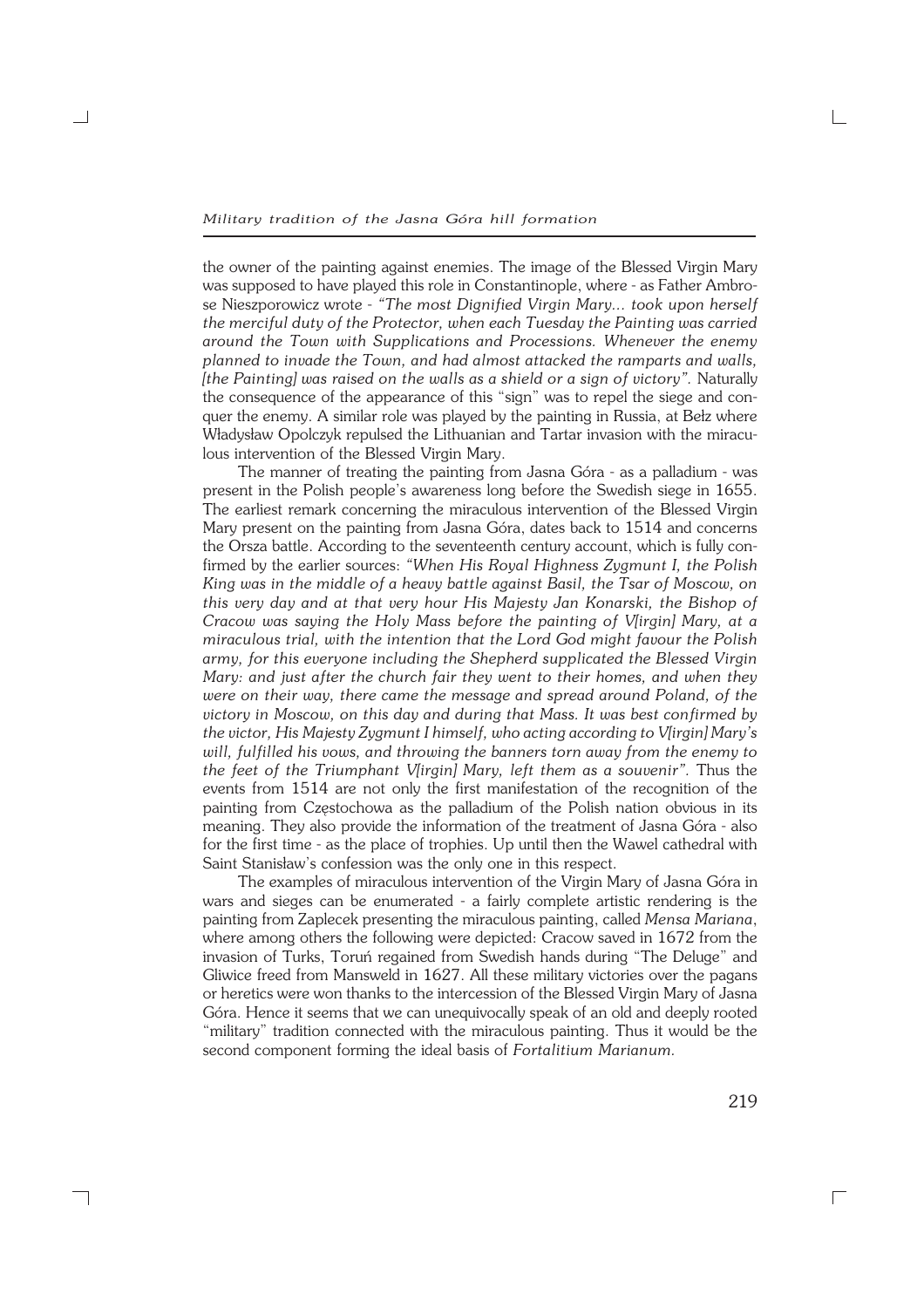$\Gamma$ 

We might point to two other significant elements of local tradition. The first of them is the constant fear of raids on the monastery and desecration of the painting. It was a fear well−founded indeed, if we recall the well−known iconoclastic attack of Hussites in 1430, connected with serious damage to the miraculous image, as well as another invasion of the Bohemian army in 1466. It was sent by King George from Pobierady to suppress the rioting townspeople of Wrocław, and returning from Silesia forced the monastery to pay ransom. This last episode fortunately did not bring about the profanation of the image. However, the fear of such a possibil− ity was large, and particularly well justified at the time of reformation. This is why the priests visiting the church on Jasna Góra towards the end of the 16th century paid particular attention to protecting the chapel and the painting. Cardinal Jerzy Radziwiłł stated with satisfaction in 1593 that the miraculous painting of Virgin Mary was *"closed with strong and suitable bolts"* and *"the closing of the chapel is safe and careful".* Of course such protection would not have been sufficient in the case of an armed invasion or war and it may be supposed that the Pauline monks were glad for this reason to hear about the decision of Zygmunt III to build fortifications.

Finally one more significant element − as early as the 15th century the Blessed Virgin Mary of Jasna Góra was considered to be *"the Lady and Queen of the world and ours"* to use the notion applied in regard to the painting from Często− chowa by Jan Długosz. The title *"Queen of Poland"* was confirmed long before Jan Kazimierz vows, as early as the 16th and the beginning of the 17th century, both in written sources and in the manner of decorating the picture from Jasna Góra with crowns. It is a separate, very broad problem. What is significant, howev− er, is that the final consequence of this very treatment of the miraculous painting was the conviction of the true presence of God's Mother on Jasna Góra. This thesis, undoubtedly medieval in origin, was in its most mature form rendered by Father Jan Dionizy Lobzynski in the middle of the 17th century. This theologian often and consistently in his sermons calls the Jasna Góra sanctuary Virgin Mary's *"palace"* or *"home"*, regarded as the private property of Mary's *"heritage"*. He calls the chapel with the miraculous painting *"the Throne Room"*of the palace and its main altar the Royal *"Throne".*

It seems that the natural consequence of all these reasons was the completion of Mary's *"palace"*, erected to protect this miraculous image playing the role of a palladium with the fortifications against the very real possibility of profanation and above all against heretics.

This is the appearance, with great simplification, of the most important military motives in the tradition of shaping the Jasna Góra fortress. At the beginning of the 17th century when it was being formed, they played a role no less important than the real threat of the border with Bohemia and Silesia where the anti−Habsburg rebellions were spreading. If one looks at the events of 1655 and the miraculous repelling of the seiging Swedish forces from the monastery on Jasna Góra during *"the Deluge"*, we can see the way in which all the above mentioned motives of the *"military"* tradition of Jasna Góra hill met in this one, exceptional moment. This

┑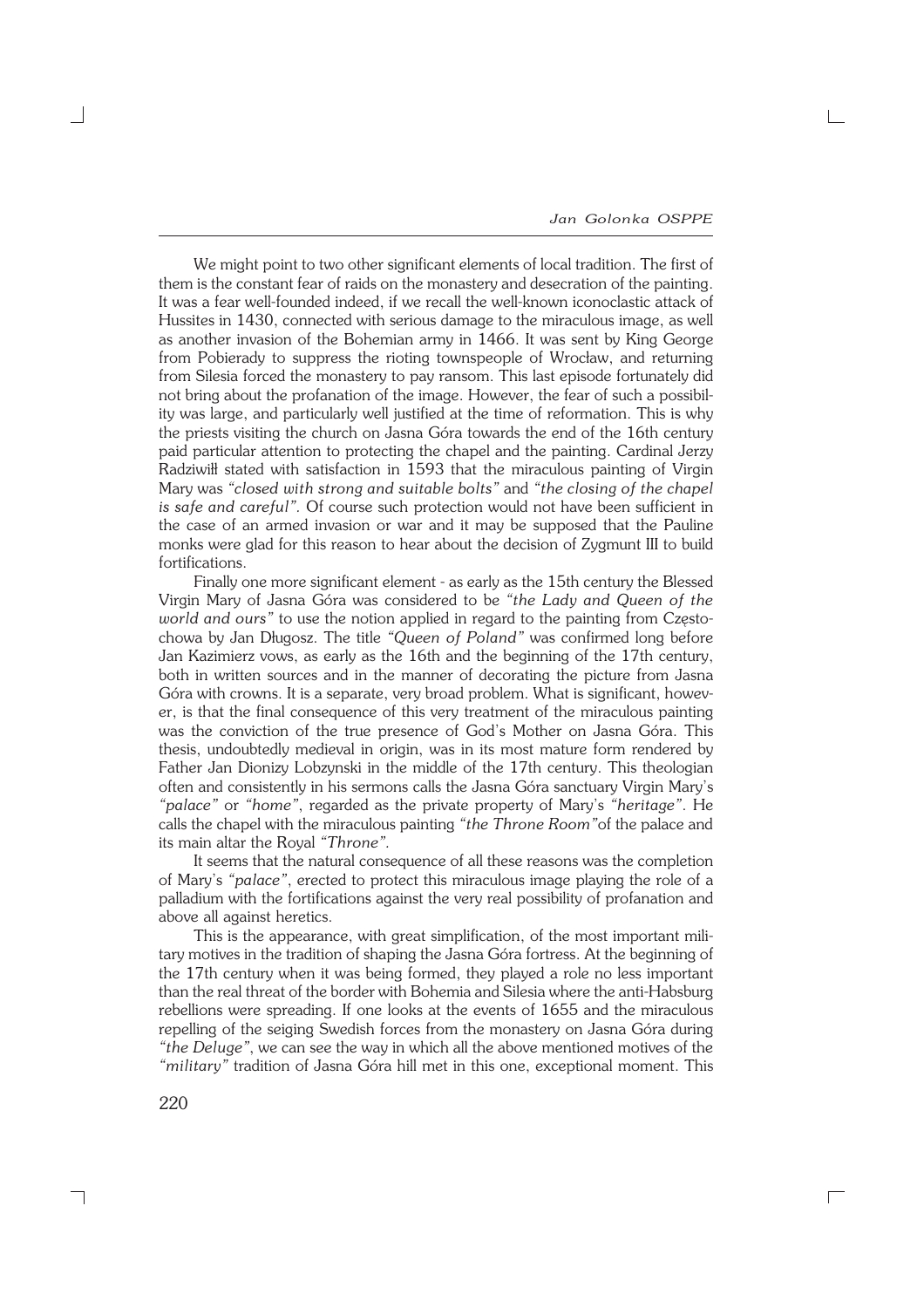$\overline{\phantom{0}}$ 

 $\overline{\phantom{a}}$ 

Situational plan of the Jasna Góra fortress from 1790. The Pauline Archive at Jasna Góra

221

 $\overline{\Box}$ 

 $\Box$